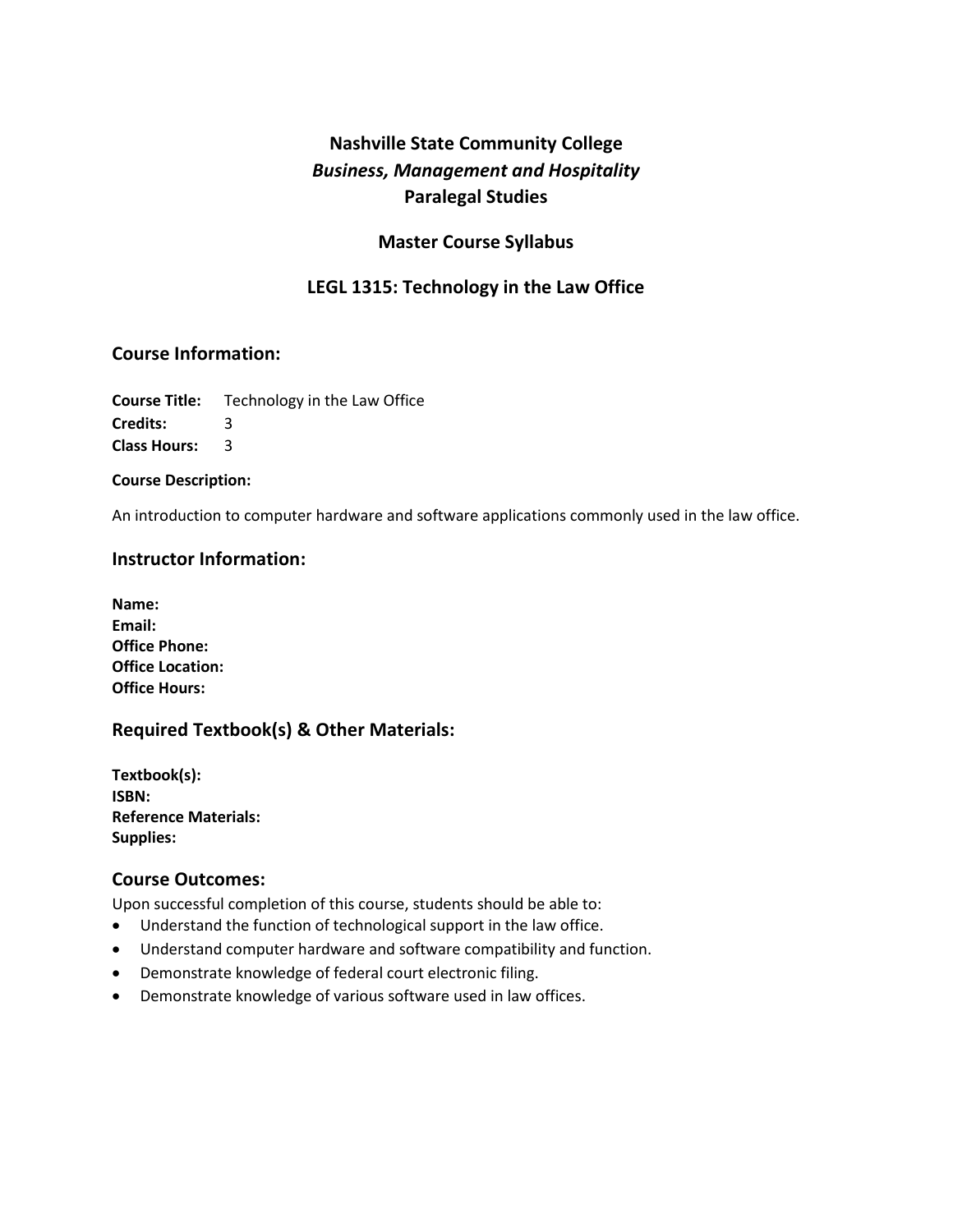### **Course Competencies:**

The following are detailed course competencies intended to support the course outcomes:

The following are general education competencies intended to support the course outcomes:

### **Topics to Be Covered:**

#### **Course Assessments:**

The following performance assessments will be used to demonstrate students' understanding, knowledge, and skills: (*include type and point/percentage breakdown here*)

### **Grading Policy:**

### **Late Work Policy & Make-up Procedures for Missed Assignments and Work:**

(*Each instructor will provide policy*)

#### **Attendance Policy**

Students are expected to attend all scheduled classes and laboratories. Absences in a course may affect a student's final grade. The student is responsible for all assigned work in the course regardless of excused or unexcused absences. Tardiness may also affect a student's final grade.

In online courses, attendance is signaled by logging on to the D2L/NS Online shell, participating as prompted (e.g., responding to an instructor's email, posting to a discussion board) and/or completing and submitting assignments. Campus closures do not affect attendance and assignment completion in online courses.

#### **Grading Scale:**

| Letter Grade | Percentage Range |
|--------------|------------------|
|              | 90-100           |
|              | 80-89            |
|              | 70-79            |
|              | 60-69            |
|              | 50-59            |

#### FA

According to NSCC policy, an FA is awarded to students who do not officially withdraw from a course and do not attend after the cut-off date provided in the academic calendar. Please refer to the current academic calendar available on the Nashville State web site, looking for the date that indicates it is the "Last Day to Earn F for Attendance (FA)." Students who stop attending on or before this date receive an FA; students who stop attending after this date receive an F.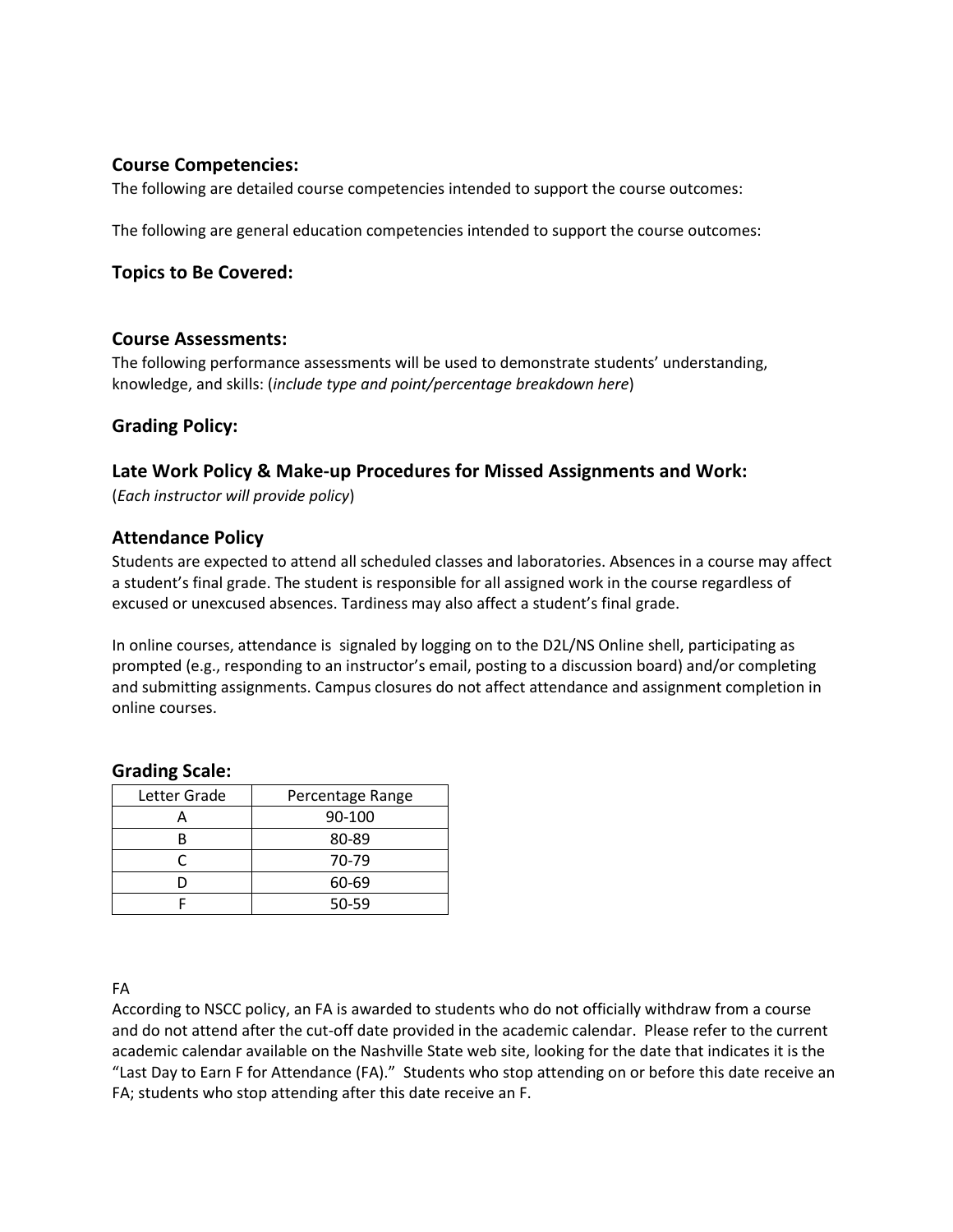For online courses, attendance is defined by submission of assignments. Students who fail a course and whose last assignment is submitted on or before the FA date will earn an FA for the course. Students who fail a course and whose last assignment is submitted after the FA date will earn an F for the course. An FN is assigned to students who do not submit any assignments.

### FN

An FN is awarded to students who never attended class.

### **Technology Statement**

Nashville State's classes are considered to be web-enhanced. Faculty have an expectation that students will use a computer and the Internet to complete assignments, engage in online discussions, and access various course materials through D2L/NS Online course shells. Computers are available for student use at each campus during campus open hours.

### **D2L/NS Online and myNSCC**

It is students' responsibility to check D2L/NS Online course shells for all enrolled courses and myNSCC, including student email, on a regular basis. These are the official communication channels between the college and students, who are responsible for the information communicated through those channels. D2L/NS Online contains specific course information and myNSCC contains information important for other purposes.

### **ADA Compliance Statement**

Nashville State complies with the Americans with Disabilities Act (ADA). If you require accommodations for any courses in which you are enrolled, contact the Access Center at 615.353.3741 or 615.353.3721, or e-mail [accesscenter@nscc.edu.](mailto:%3Caccesscenter@nscc.edu%3E) If you are registered with the Access Center and require an alternate format for the textbook and other course materials, please contact the Access Center.

### **Classroom Misconduct**

Nashville State Community College has a zero-tolerance policy for disruptive conduct in the classroom. Students whose behavior disrupts the classroom will be subject to disciplinary measures. Please review th[e Nashville State Student Code of Conduct policy.](https://s3.amazonaws.com/nscc.edu/PDFs/dean-students/Student_Code_of_Conduct_Policy.pdf) Please be aware that children are not allowed in class or to be left unattended on campus.

# **Academic Misconduct**

Any form of academic dishonesty, cheating, plagiarizing, or other academic misconduct is prohibited. Students are responsible for understanding and abiding by th[e Academic Misconduct Policy](https://s3.amazonaws.com/nscc.edu/PDFs/dean-students/Student_Code_of_Conduct_Policy.pdf) in the Nashville State Student Code of Conduct. In addition to other possible disciplinary measures that may be applied through regular college procedures as a result of academic dishonesty, the instructor has the authority to assign an "F" or a "zero" for the exercise, paper, or examination, or to assign an "F" for the course. Students may appeal through the appropriate college grade appeal procedures.